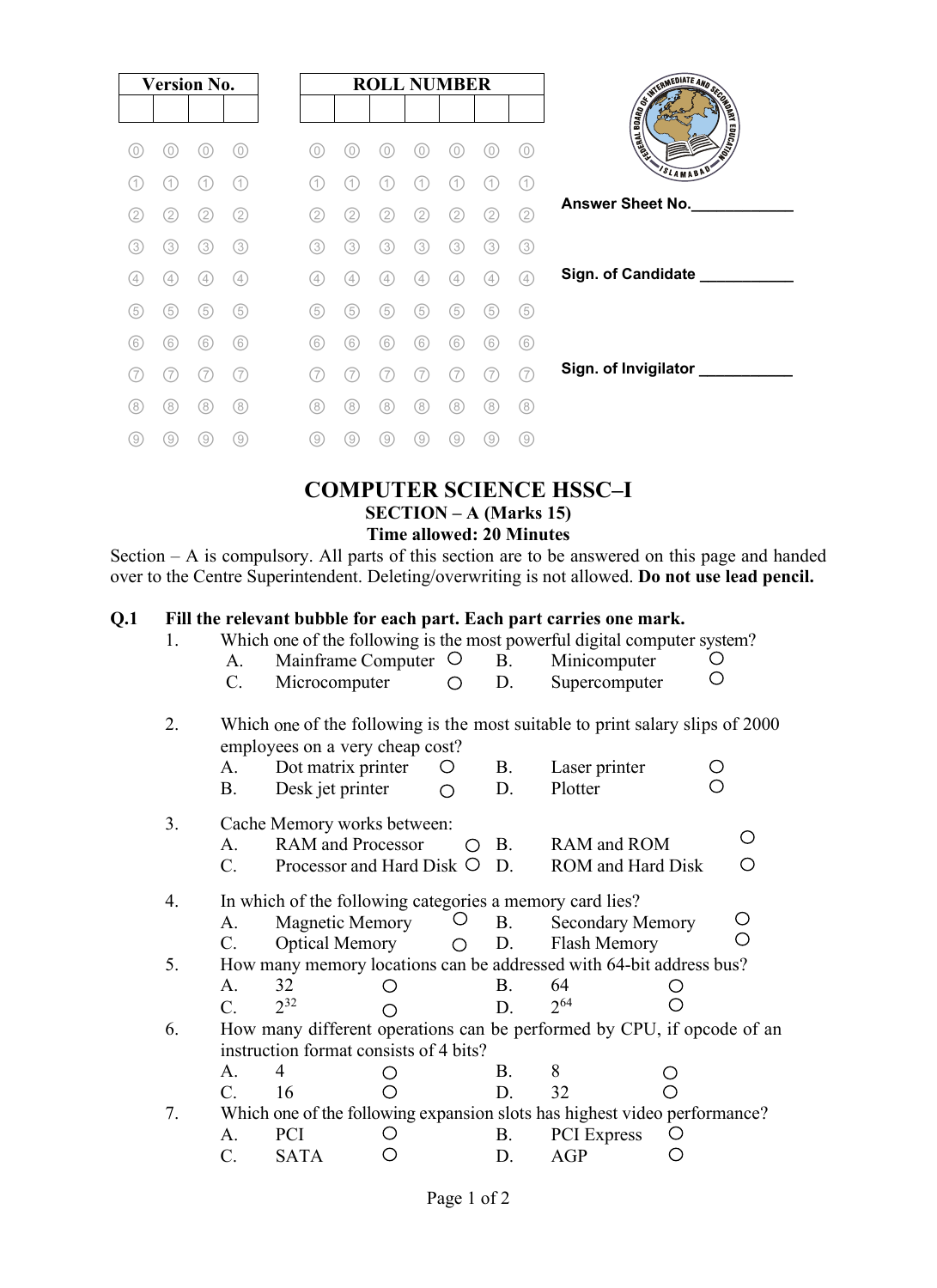| 8.  | Which one of the following registers holds the address of the next instruction to<br>be executed? |                                                                                              |                    |           |                             |                   |  |  |
|-----|---------------------------------------------------------------------------------------------------|----------------------------------------------------------------------------------------------|--------------------|-----------|-----------------------------|-------------------|--|--|
|     | A.                                                                                                | Program Counter                                                                              | O                  | <b>B.</b> | <b>Instruction Register</b> | O                 |  |  |
|     | C.                                                                                                | <b>Counter Register</b>                                                                      | O                  | D.        | Data Register               | $\left(\ \right)$ |  |  |
| 9.  |                                                                                                   | The IP Address 191.10.1.0 lies in:                                                           |                    |           |                             |                   |  |  |
|     | A.                                                                                                | Class A                                                                                      | $\bigcirc$         | <b>B.</b> | Class B                     | O                 |  |  |
|     | C.                                                                                                | Class C                                                                                      | O                  | D.        | Class D                     | O                 |  |  |
|     |                                                                                                   |                                                                                              |                    |           |                             |                   |  |  |
| 10. |                                                                                                   | Email sending mechanism is an example of the following mode of<br>communication.             |                    |           |                             |                   |  |  |
|     | A.                                                                                                | Simplex                                                                                      | O                  | <b>B.</b> | Simple Duplex               | O                 |  |  |
|     | C.                                                                                                | Half Duplex                                                                                  | O                  | D.        | Full Duplex                 | О                 |  |  |
| 11. |                                                                                                   | Cellular communication dividing the physical region into sections is called:                 |                    |           |                             |                   |  |  |
|     | A.                                                                                                | Pods                                                                                         | O                  | <b>B.</b> | Cells                       |                   |  |  |
|     | $\mathcal{C}$ .                                                                                   | Cubes                                                                                        | ◯                  | D.        | Sectors                     | O                 |  |  |
| 12. |                                                                                                   |                                                                                              |                    |           |                             |                   |  |  |
|     | A.                                                                                                | Which one of the following wireless technologies is used in TV remotes and Toys?<br>Infrared | O                  | <b>B.</b> | Bluetooth                   | O                 |  |  |
|     | $C_{\cdot}$                                                                                       | Wi-Fi                                                                                        | O                  | D.        | Wi-Max                      | О                 |  |  |
| 13. |                                                                                                   | What is the type of this statement? "Create table Student".                                  |                    |           |                             |                   |  |  |
|     | A.                                                                                                | <b>DCL</b>                                                                                   | О                  | <b>B.</b> | <b>DDL</b>                  | O                 |  |  |
|     | $\overline{C}$ .                                                                                  | <b>DXL</b>                                                                                   | ∩                  | D.        | <b>DML</b>                  | $\bigcirc$        |  |  |
|     |                                                                                                   |                                                                                              |                    |           |                             |                   |  |  |
| 14. |                                                                                                   | The relationship between entities AUTHOR and BOOK is:                                        |                    |           |                             | O                 |  |  |
|     | A.                                                                                                | Unary                                                                                        | O                  | <b>B.</b> | <b>Binary</b>               | $\bigcirc$        |  |  |
|     | C.                                                                                                | Ternary                                                                                      | $\bigcirc$         | D.        | Recursive                   |                   |  |  |
| 15. |                                                                                                   | Identify the cardinality of the following relationship:                                      |                    |           |                             |                   |  |  |
|     |                                                                                                   | One COLLEGE can have many DEPARTMENTs, One DEPARTMENT belongs                                |                    |           |                             |                   |  |  |
|     |                                                                                                   | to one COLLEGE.                                                                              |                    |           |                             |                   |  |  |
|     | A.<br>C.                                                                                          | One-to-One                                                                                   | $\left( \ \right)$ | <b>B.</b> | One-to-Many                 | O<br>$\bigcirc$   |  |  |
|     |                                                                                                   | Many-to-Many                                                                                 | O                  | D.        | Many-to-One                 |                   |  |  |

 $\mathcal{L}=\mathcal{L}=\mathcal{L}=\mathcal{L}=\mathcal{L}=\mathcal{L}=\mathcal{L}=\mathcal{L}=\mathcal{L}=\mathcal{L}=\mathcal{L}=\mathcal{L}=\mathcal{L}=\mathcal{L}=\mathcal{L}=\mathcal{L}=\mathcal{L}=\mathcal{L}=\mathcal{L}=\mathcal{L}=\mathcal{L}=\mathcal{L}=\mathcal{L}=\mathcal{L}=\mathcal{L}=\mathcal{L}=\mathcal{L}=\mathcal{L}=\mathcal{L}=\mathcal{L}=\mathcal{L}=\mathcal{L}=\mathcal{L}=\mathcal{L}=\mathcal{L}=\mathcal{L}=\mathcal{$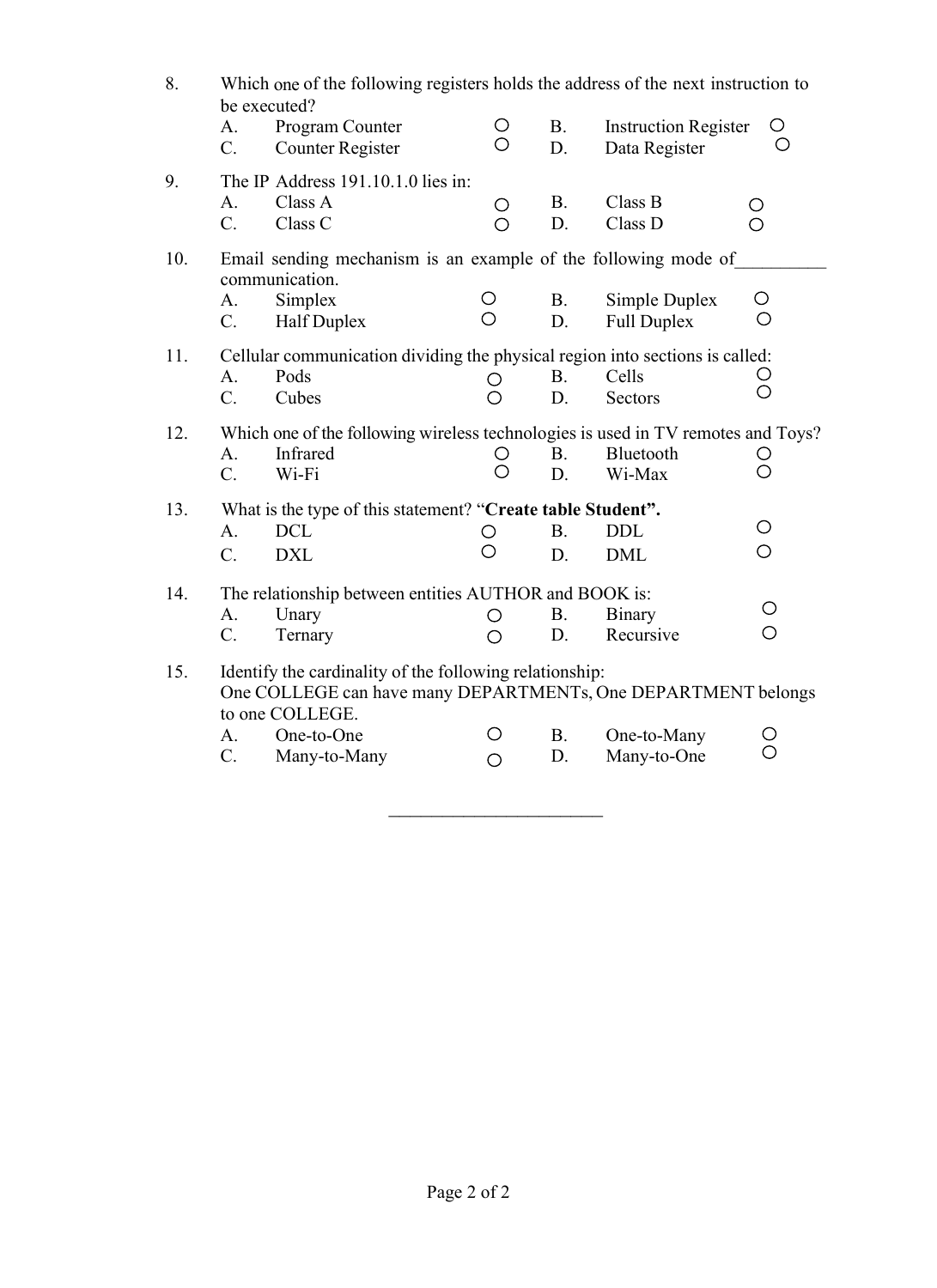

Federal Board HSSC-I Examination Computer Science Model Question Paper (Curriculum 2009)

Time allowed: 2.40 hours Total Marks: 60

Note: Answer any twelve parts from Section 'B' and attempt any three questions from Section 'C' on the separately provided answer book. Write your answers neatly and legibly.

# **SECTION – B** (Marks 36)

**Q.2** Attempt any **TWELVE** parts from the following. All parts carry equal marks.  $(12 \times 3 = 36)$ 

- i. Differentiate between hard copy and soft copy devices along with one example of each.  $(1+2)$
- ii. Write down any one application of the following scanner types:  $(1+1+1)$ a. Handheld scanner b. Flatbed scanner c. Optical scanner
- iii. Define utility software, language processor and device driver.  $(2+1)$
- iv. Differentiate between Intel P4 and AMD Athlon processors with reference to clock speed, bus width and architecture. (3)
- v. What is an Instruction Cycle? Illustrate with diagram.  $(2+1)$
- vi. Write down three differences between SIMM and DIMM memory chips. (3)
- vii. The following Microprocessor diagram has three internal system buses, observe the diagram carefully and name the Buses shown in the diagram. (3)



- viii. Differentiate between Client-Server and Peer-to-Peer network architecture. (3)
- ix. Categorize the following topologies as per their characteristics (Star, Ring, Bus, Mesh).  $(1.5+1.5)$

| <b>Expensive</b> | <b>Least Cabling</b> |
|------------------|----------------------|
|                  |                      |
|                  |                      |
|                  |                      |
|                  |                      |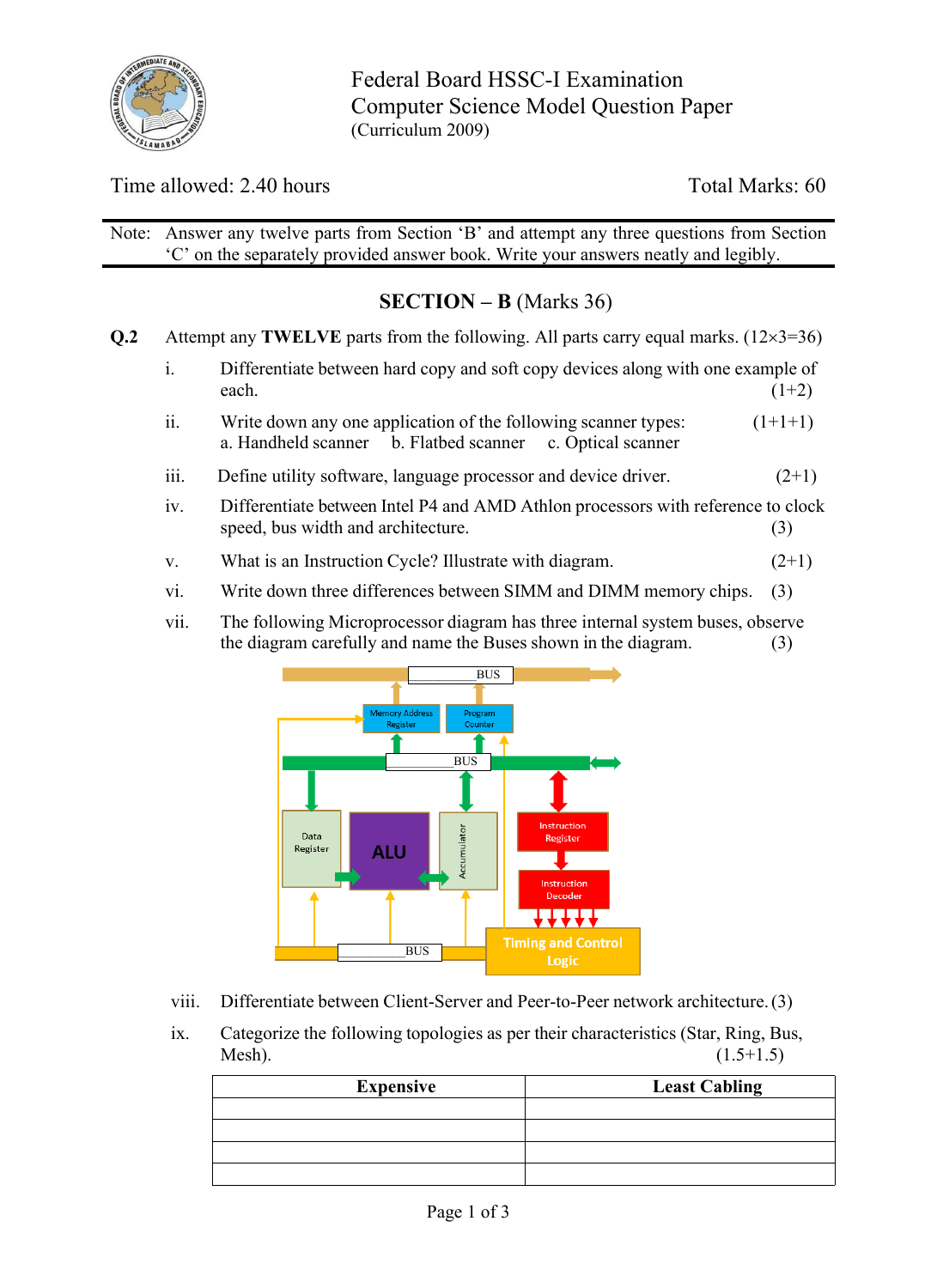- x. Give any three limitations of Mobile Communication System. (3)
- xi. Complete the required information in the following table against the said satellites.

 $(1+1+1)$ 

| <b>Satellites</b> | Distance from the Earth | Purpose |
|-------------------|-------------------------|---------|
| 7EO               |                         |         |
| MEO               |                         |         |
|                   |                         |         |

- xii. Write down any one usage of Wi Max, Bluetooth and Infra-Red technologies.  $(1+1+1)$
- xiii. A team consists of many players and a player plays for only one team. Draw an ER diagram and identify cardinality for the said situation.  $(2+1)$
- xv. Understand the ER Diagram and write the answers of the following questions:



- iii. How many minimum cars supplier must supplies?
- xv. What are Columnar, Tabular and Datasheet Form views? (3)
- xvi. Specify the suitable data types for Roll No, DOB and Address. Identify the suitable Primary key. Also write down the number of tuples and attributes in the  $table.$  (1.5+0.5+1)

| Registration<br>Roll |     | Name | <b>DOB</b> | Address              | Phone      |
|----------------------|-----|------|------------|----------------------|------------|
| No.                  | No. |      |            |                      |            |
| CS12/05              |     | ALI  | 12-05-1999 | $\mid$ G-7 Islamabad | 9233658721 |
| CS34/21              |     | AMNA | 26-08-1999 | Cantt Rawalpindi     | 9234737536 |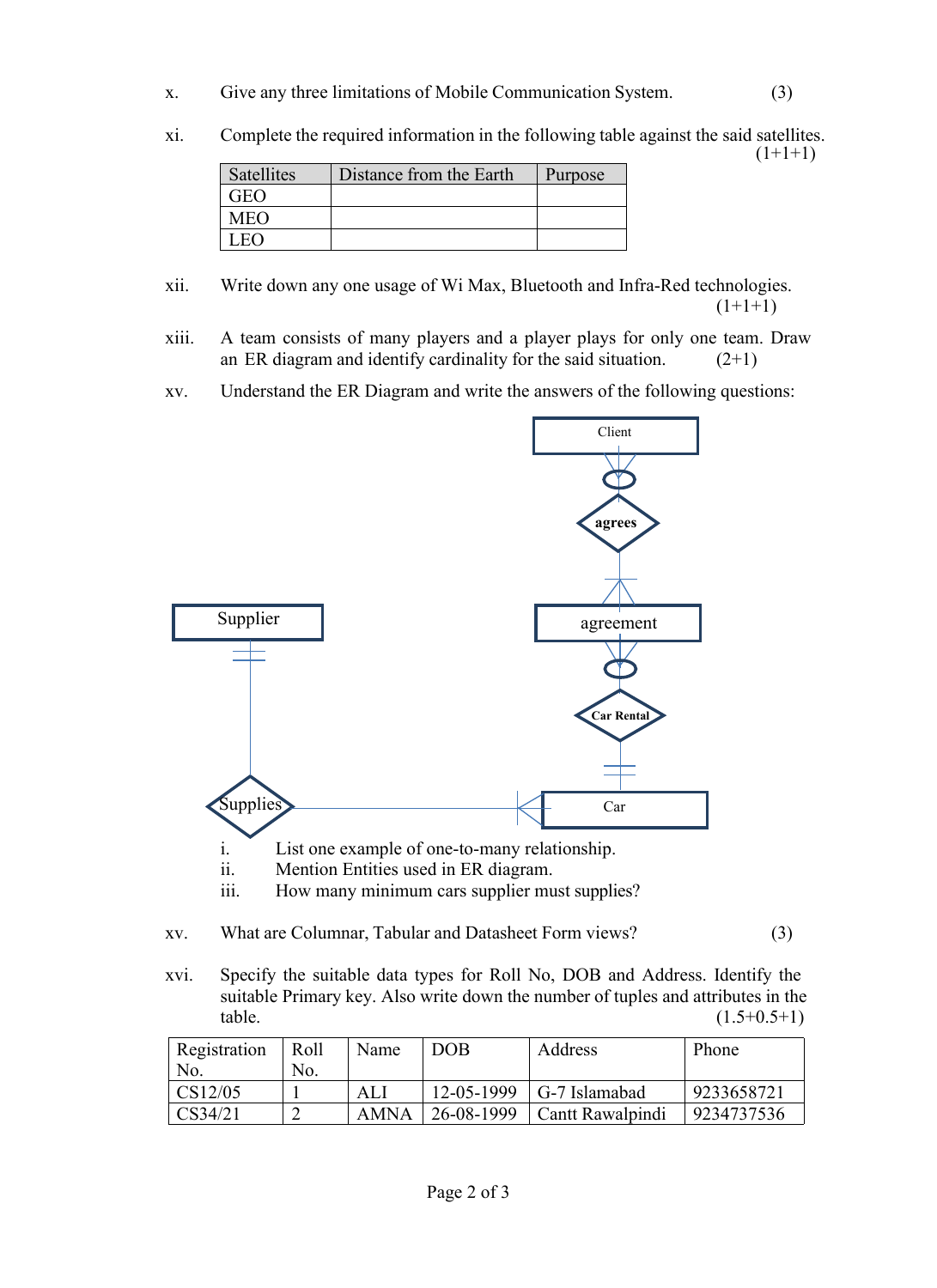# **SECTION – C** (Marks 24)

|     |                                       |                                                                                                                                                |                                        |      | Note: Attempt any THREE questions. All questions carry equal marks. |  | $(3 \times 8 = 24)$ |  |  |
|-----|---------------------------------------|------------------------------------------------------------------------------------------------------------------------------------------------|----------------------------------------|------|---------------------------------------------------------------------|--|---------------------|--|--|
| Q.3 | a.<br>b.                              | Differentiate between Sequential access and Direct access storage.<br>Which one of the following storage media is better and why? Support your | (4)<br>$(1+3)$                         |      |                                                                     |  |                     |  |  |
|     |                                       | (1)                                                                                                                                            | answer with three reasons.<br>Magnetic | (11) | Optical                                                             |  |                     |  |  |
| Q.4 |                                       | Describe the following types of Ports:                                                                                                         |                                        |      |                                                                     |  |                     |  |  |
|     | a. Serial Port<br>b. Parallel Port    |                                                                                                                                                |                                        |      |                                                                     |  |                     |  |  |
|     |                                       |                                                                                                                                                | c. USB Port                            |      | d. Fire wire Port                                                   |  |                     |  |  |
| Q.5 | Compare the TCP sites with OSI model. |                                                                                                                                                |                                        |      |                                                                     |  | (4)                 |  |  |
|     | $\overline{ii}$                       | Differentiate between circuit switching and Packet switching.                                                                                  | $\left(4\right)$                       |      |                                                                     |  |                     |  |  |

Q.6 Observe the table **STUDENT**, apply normalization rules, and convert the table up to 3NF by showing step by step procedure of 1NF, 2NF and 3NF.  $(2+3+3)$ 

| St ID          | <b>Name</b>                      | <b>Class</b> | <b>Sectio</b> | Gender        | Group          | <b>Practical</b>                 |
|----------------|----------------------------------|--------------|---------------|---------------|----------------|----------------------------------|
|                | <b>MUHAMMAD</b><br><b>TALHA</b>  | XI           | G             | <b>MALE</b>   | <b>ICS-PHY</b> | Physics,                         |
| $\overline{2}$ | <b>HAMZA AZIZ</b>                | XI           | G             | <b>MALE</b>   | <b>ICS-PHY</b> | Computer<br>Physics,<br>Computer |
| 3              | <b>MUHAMMAD</b><br><b>SUFYAN</b> | XI           | G             | <b>MALE</b>   | <b>ICS-PHY</b> | Physics,<br>Computer             |
| $\overline{4}$ | <b>KOMAL</b><br><b>SAMUAIL</b>   | XI           | F             |               |                | FEMALE ICS-STATS Stats, Computer |
| 5              | <b>ISHA</b><br><b>SHAUKAT</b>    | XI           | F             | <b>FEMALE</b> | <b>ICS-PHY</b> | Physics,<br>Computer             |

#### **STUDENT**

#### **\* \* \* \* \***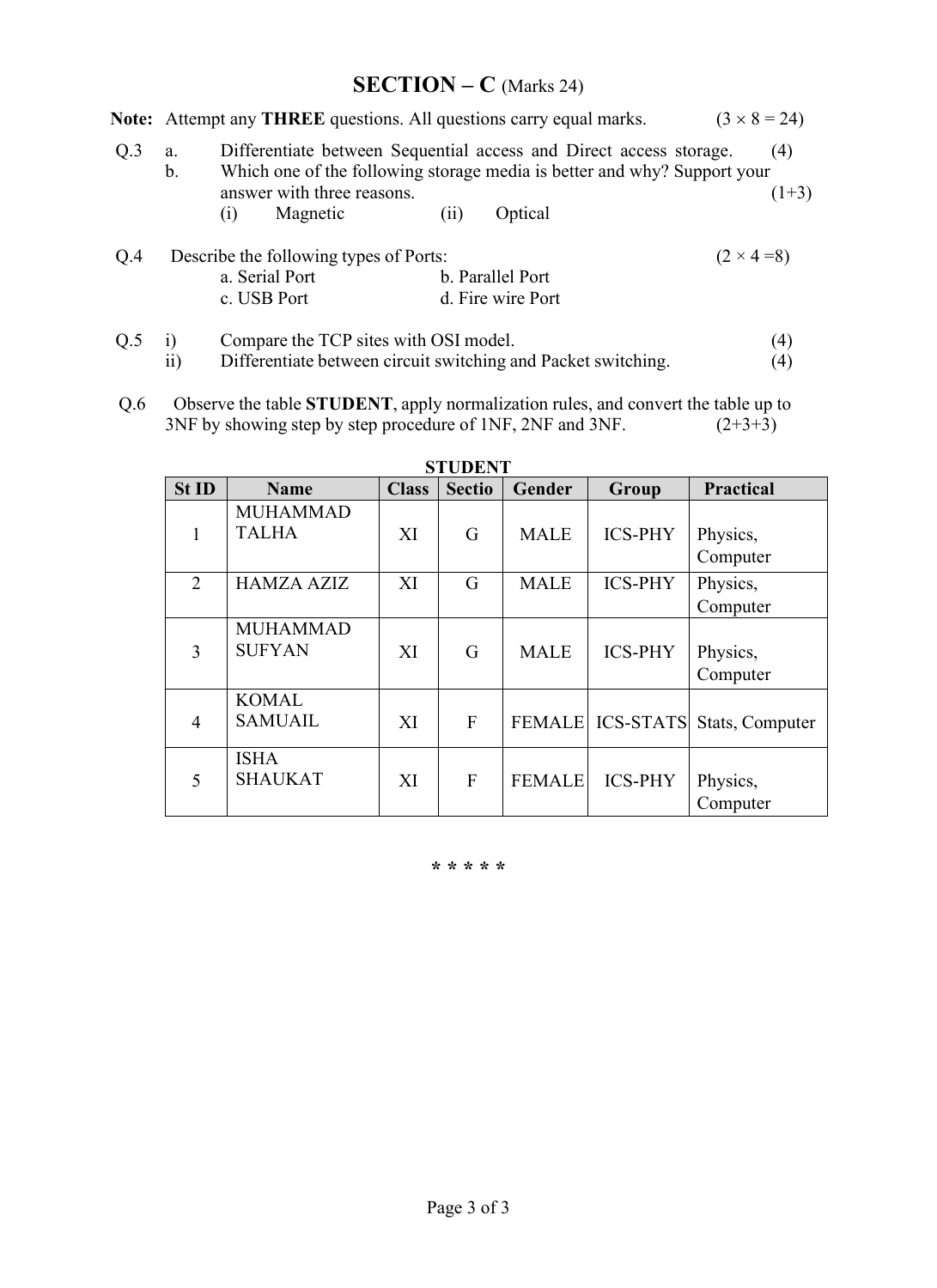# **COMPUTER SCIENCE HSSC-I Students Learning Outcomes**

(Curriculum 2009)

| <b>Sr</b><br>N <sub>0</sub> | <b>Section:</b><br>Q. No.<br>(Part no.) | <b>Contents and</b><br><b>Scope</b>                 | <b>Student Learning Outcomes *</b>                                                                                                               | Cognitive<br>Level ** | <b>Allocated</b><br><b>Marks</b> in<br><b>Model</b><br>Paper |
|-----------------------------|-----------------------------------------|-----------------------------------------------------|--------------------------------------------------------------------------------------------------------------------------------------------------|-----------------------|--------------------------------------------------------------|
| $\mathbf{1}$                | A: $1(i)$                               | 1.1<br>Introduction to<br>Computer                  | iii) Define and classify. (Microcomputer,<br>Mainframe, Super, Mobile Computing)                                                                 | K                     |                                                              |
| $\overline{2}$              | A:1(ii)                                 | 1.3 Computer<br>Hardware                            | iii) Describe the following output<br>devices: •Printers - Impact printer (Dot<br>Matrix, Drum, Chain) - Non Impact<br>Printer (Desk Jet, Laser) | $\mathbf{A}$          | $\mathbf{1}$                                                 |
| $\overline{3}$              | A: $1(iii)$                             | 2.2 Main<br>Memory                                  | iii) Explain the following fundamental<br>types of computer memory: • Internal<br>processor memory - Cache (L1, L2)                              | $\bf K$               | $\mathbf{1}$                                                 |
| $\overline{4}$              | A: $1(iv)$                              | 2.3 Secondary<br>Memory                             | iv) Describe the following chip<br>Memories with advantages and<br>disadvantages: • Flash Memory •<br><b>Memory Cards</b>                        | U                     | $\mathbf{1}$                                                 |
| 5                           | A: $1(v)$                               | 3.1 Inside CPU                                      | iii) Explain the system bus and its types:<br>•Address bus                                                                                       | U                     | $\mathbf{1}$                                                 |
| 6                           | A: $1(vi)$                              | <b>3.2 CPU</b><br>Operations                        | ii) Explain instruction format                                                                                                                   | U                     | $\mathbf{1}$                                                 |
| $\overline{7}$              | A: $1(vii)$                             | 4.1 Computer<br>Casing/System<br>Unit               | iii) Explore the system unit - Expansion<br>Slot (AGP, PCI, PCI Express)                                                                         | K                     | $\mathbf{1}$                                                 |
| 8                           | A: $1(viii)$                            | 3.1 Inside CPU                                      | ii) Describe the functions of the<br>following types of registers: • Special<br>purpose registers: - Program Counter<br>(PC)                     | K                     | $\mathbf{1}$                                                 |
| 9                           | A: $1(ix)$                              | 5.3 TCP/IP                                          | iv) Describe IP Addressing scheme<br>(Classes, Subnets, Masks)                                                                                   | K                     | $\mathbf{1}$                                                 |
| 10                          | A: $1(x)$                               | 5.1 Introduction                                    | Explain the following: • Modes of<br>Communication (simplex, half duplex,<br>full duplex, Synchronous,<br>Asynchronous)                          | U                     | $\mathbf{1}$                                                 |
| 11                          | A: $1(xi)$                              | 6.3 Long<br>Distance<br>Wireless<br>Communication   | Explain the following types of long-<br>distance wireless communications:<br>•Cellular Communication                                             | $\bf K$               | $\mathbf{1}$                                                 |
| 12                          | A: $1(xii)$                             | 6.2 Short<br>Distance<br>Wireless<br>Communications | Explain the following types of short<br>distance wireless technologies: • Wi-Fi<br>.Wi Max . Bluetooth . Infra-red                               | U                     | 1                                                            |
| 13                          | A: $1(xiii)$                            | 7.1 Introduction                                    | viii) Explain the following types of<br>database languages for relational<br>databases: • Data Definition Language<br>(DDL)                      | U                     | 1                                                            |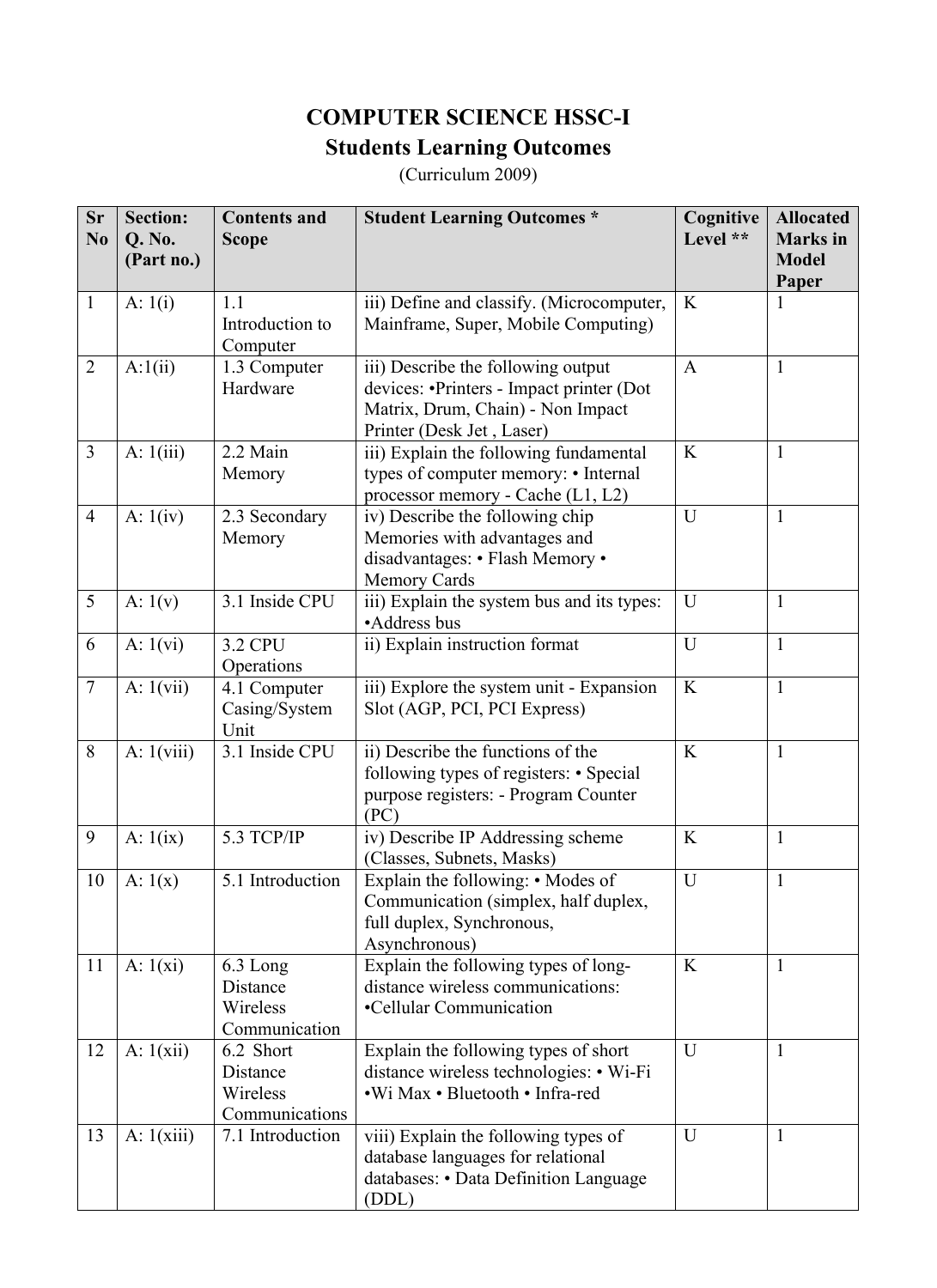| 14 | A: $1(xiv)$ | 7.4 Data<br>Modeling and<br>Entity                  | i) Explain the following through<br>pictorial examples:<br>• Relationship<br>• Entity                                                                                                                                                     | U            | $\mathbf{1}$   |
|----|-------------|-----------------------------------------------------|-------------------------------------------------------------------------------------------------------------------------------------------------------------------------------------------------------------------------------------------|--------------|----------------|
|    |             | Relationship<br>Diagram                             | • Attribute<br>• Keys                                                                                                                                                                                                                     |              |                |
| 15 | A: $1(xv)$  | 7.4 Data                                            | ii) Explain the cardinalities and                                                                                                                                                                                                         | U            | $\mathbf{1}$   |
|    |             | Modeling and<br>Entity<br>Relationship<br>Diagram   | modalities with the help of pictorial<br>examples                                                                                                                                                                                         |              |                |
| 16 | B: 2(i)     | 1.3 Computer<br>Hardware                            | iv) Differentiate between soft copy and<br>hard copy                                                                                                                                                                                      | $\mathbf U$  | $1+2$          |
| 17 | B: 2(ii)    | 1.3 Computer<br>Hardware                            | $\overline{ii}$ ) Describe the Input devices • Scanners<br>- Hand held scanner - Flat-bed scanner -<br>Optical scanner                                                                                                                    | U            | $1+1+1$        |
| 18 | B: 2(iii)   | 1.2 Computer<br>Software                            | ii) Describe the types of system<br>software:<br>• Operating System<br>• Device Driver<br>• Utility Software<br>• Language Processor                                                                                                      | K            | $2 + 1$        |
| 19 | B: 2(iv)    | <b>3.2 CPU</b><br>Operations                        | v) Differentiate the following processors<br>with reference to Clock speed, Bits, Bus<br>width, Cache, Architecture: • Intel P4<br>•AMD Athlon                                                                                            | U            | $\overline{3}$ |
| 20 | B: 2(v)     | <b>3.2 CPU</b><br>Operations                        | iii) Describe instruction cycle (fetch,<br>decode, execute)                                                                                                                                                                               | $K+U$        | $2+1$          |
| 21 | B: 2(vi)    | 4.2 Ports and<br>Slots on the<br>Motherboard        | iii) Memory chips: • SIMM • DIMM                                                                                                                                                                                                          | $\mathbf U$  | $\overline{3}$ |
| 22 | B: 2(vii)   | 3.1 Inside CPU                                      | iii) Explain the system bus and its types:<br>• Data bus • Address bus • Control bus                                                                                                                                                      | U            | $\overline{3}$ |
| 23 | B: 2(viii)  | 5.1 Introduction                                    | Explain the following: • Network<br>Architecture (Client/Server, Peer to<br>Peer)                                                                                                                                                         | U            | $\overline{3}$ |
| 24 | B: 2(ix)    | 5.1 Introduction                                    | Explain the following: • Network<br>Topologies (Star, Ring, Bus, Mesh)                                                                                                                                                                    | $\mathbf{A}$ | $1.5 + 1.5$    |
| 25 | B: 2(x)     | 6.4 Mobile<br>Device<br>communication               | ii) Identify features and limitations of<br>mobile communication system                                                                                                                                                                   | K            | 3              |
| 26 | B: 2(xi)    | 6.3 Long<br>Distance<br>Wireless<br>Communication   | Explain the following types of long-<br>distance wireless communications<br>• Global Positioning System (GPS)<br>$\triangleright$ Geostationary Earth Orbit (GEO)<br>> Medium Earth Orbit (MEO)<br>$\triangleright$ Low Earth Orbit (LEO) | $\bf K$      | $1+1+1$        |
| 27 | B: 2(xii)   | 6.2 Short<br>Distance<br>Wireless<br>Communications | Explain the following types of short<br>distance wireless technologies:<br>• Wi Max • Bluetooth • Infra-red                                                                                                                               | U            | $1+1+1$        |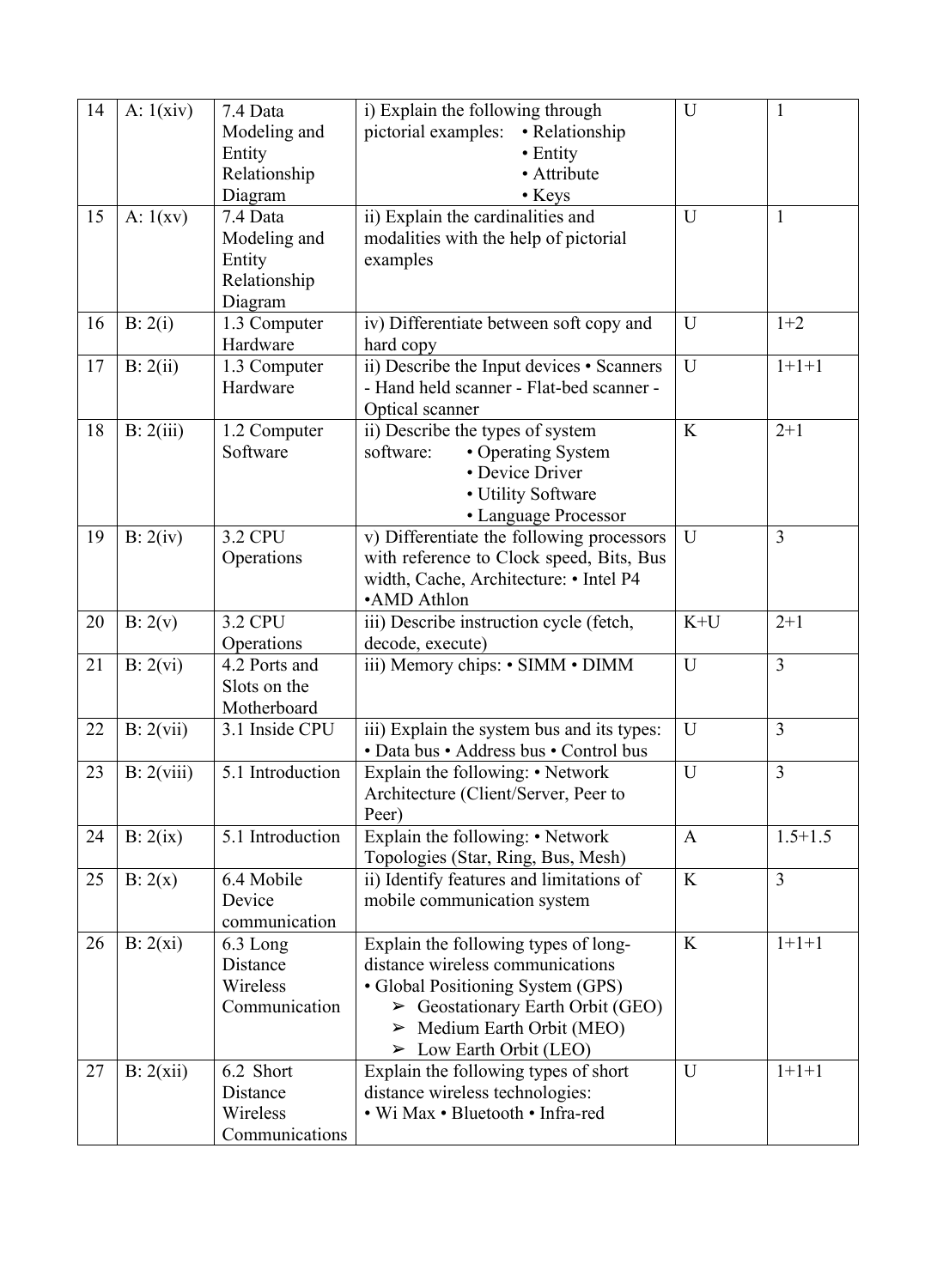| 28 | B: 2(xiii) | 7.4 Data<br>Modeling and<br>Entity-<br>Relationship<br>Diagram | ii) Explain the cardinalities and<br>modalities with the help of pictorial<br>examples                                                                      | A            | $2 + 1$           |
|----|------------|----------------------------------------------------------------|-------------------------------------------------------------------------------------------------------------------------------------------------------------|--------------|-------------------|
| 29 | B: 2(xiv)  | 7.4 Data<br>Modeling and<br>Entity-<br>Relationship<br>Diagram | ii) Explain the cardinalities and<br>modalities with the help of pictorial<br>examples                                                                      | U            | $\overline{3}$    |
| 30 | B: 2(xv)   | 8.3 Working<br>with Forms                                      | ii) Know different Form views                                                                                                                               | K            | $\overline{3}$    |
| 31 | B: 2(xvi)  | 7.4 Data<br>Modeling and<br>Entity-<br>Relationship<br>Diagram | i) Explain the following through<br>pictorial examples: • Attribute                                                                                         | $\mathbf{A}$ | 0.5               |
|    |            | 8.2 Working<br>with Tables                                     | ii) Identify various available data types<br>iii) Create a primary key in the tables<br>v) Use navigation buttons to navigate<br>through records in a table |              | 1.5<br>0.5<br>0.5 |
| 32 | C: 3       | 2.3 Secondary<br>Memory                                        | ii) Explain the difference between<br>sequential access and direct access                                                                                   | U            | $\overline{4}$    |
|    |            |                                                                | iii) Describe the following types of<br>magnetic memory, and optical disk with<br>their working mechanism, advantages,<br>and disadvantages:                |              | $1+3$             |
| 33 | C: 4       | 4.2 Ports and<br>Slots on the<br>Motherboard                   | i) Describe the following Ports:<br>• Serial Ports<br>• Parallel Ports<br>• USB port<br>• Fire Wire port                                                    | K            | $2+2+2+2$         |
| 34 | C: 5       | 5.3 TCP/IP<br>5.3 TCP/IP                                       | ii) Compare the TCP sites with OSI<br>model<br>ii) Differentiate between circuit                                                                            | U            | $\overline{4}$    |
|    |            |                                                                | switching and Packet switching                                                                                                                              |              | $\overline{4}$    |
| 35 | C: 6       | 7.5 Relational<br>Schema                                       | ii) Normalize relations up to third<br>normal form including integrity rules                                                                                | $\mathbf{A}$ | $2+3+3$           |

## **\* Student Learning Outcomes**

National Curriculum for Computer Sciences Grades IX-XII, 2009 (Page no. 26-36)

\*\*Cognitive Level K: Knowledge U: Understanding A: Application